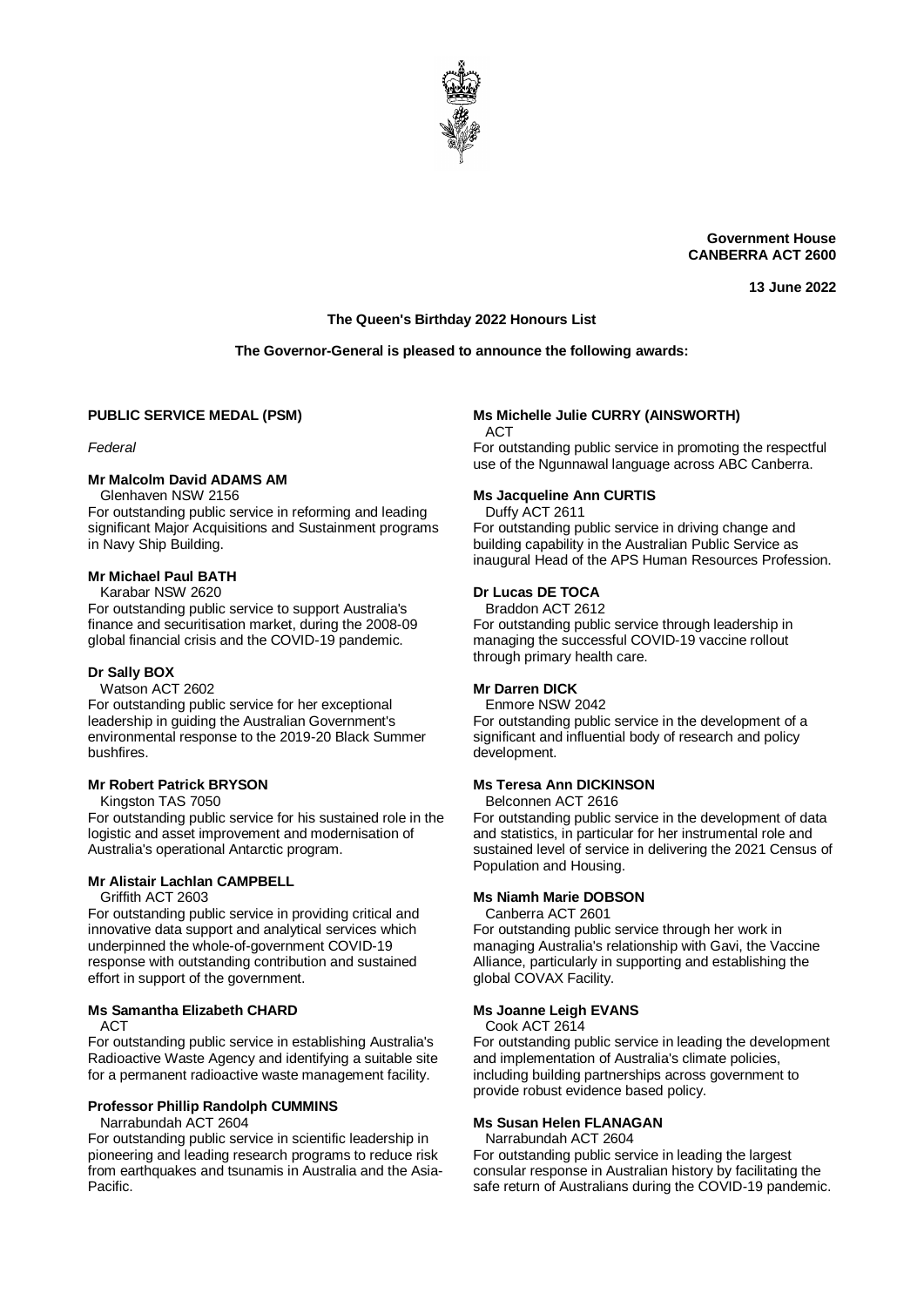### **Public Service Medal (PSM) (continued)**

#### *Federal (continued)*

### **Ms Jodie Leanne GRIEVE**

Red Hill ACT 2603

For outstanding public service through leadership in managing the national public health communications response to the COVID-19 pandemic.

### **Ms June Kaye HOMAN**

SA

For outstanding public service in leading complex ICT system services for the Australian Government.

#### **Ms Penelope IRELAND**

**ACT** 

For outstanding public service in the design and successful implementation of three COVID-19 response initiatives - the Jobs Hub, Workforce Contact Centre and Employer Response Unit.

### **Dr Elisabeth Alexandra KERR**

Hawker ACT 2614

For outstanding public service to the health and wellbeing of Australians, primarily for work as the scientific force behind the regulation of breast implants globally.

# **Ms Rebekah Ruth KILPATRICK**

Barton ACT 2600

For outstanding public service in leading the development and launch of the National Strategy to Prevent and Respond to Child Sexual Abuse 2021-2030 and its associated First Commonwealth Action Plan and First National Action Plan.

### **Ms Alison Dell LARKINS**

O'Connor ACT 2602

For outstanding public service in policy innovation and leadership to enhance settlement outcomes for refugees and migrants.

## **Ms Helen Zeta McCORMACK**

Narrabundah ACT 2604 For outstanding public service to Australia's agriculture sector, particularly in addressing critical workforce shortages following the outbreak of the COVID-19 pandemic.

### **Mr Garrett McDONALD**

ACT 2607

For outstanding public service in performing a leadership role during the bushfires and COVID-19 crises, being instrumental in quickly developing new capability to allow Services Australia to respond to unprecedented levels of demand.

#### **Ms Lisa Michelle PETERSON** NSW

For outstanding public service leading the national aged

care COVID-19 vaccination rollout for senior Australians and workers in residential aged care in 2021.

### **Ms Danielle Joy REGELING**

Canberra ACT 2905

For outstanding public service to Service Australia's support for Australians during the COVID-19 pandemic, navigating between Services Australia and primary partners including the Department of Health and national Health Providers.

#### **Mr Michael Roy RYAN**

Murrumbateman NSW 2582 For outstanding public service in leading the legislative requirements that facilitated the rapid expansion of telehealth services recognised by Medicare in response to the COVID-19 pandemic.

### **Mr Daniel Thomas SLOPER**

New York USA 1003 For outstanding public service in leading the Government's Crisis Response Team on the ground in Kabul, Afghanistan and the United Arab Emirates.

# **Mr Simon Joseph WRITER**

#### ACT

For outstanding public service in delivering an extensive legislative program, including comprehensive legislation packages in response to the Financial Services Royal Commission and the Government's economic response to the COVID-19 pandemic.

### *New South Wales*

### **Ms Jennifer Anne AGIUS**

Sydney NSW 2000 For outstanding public service to the New South Wales Ombudsman.

### **Ms Melissa ATTIA**

Marrylands NSW 2160 For outstanding service to the Cumberland City Council during the COVID-19 pandemic.

### **Ms Irene CHETTY**

Muswellbrook NSW 2333 For outstanding public service to the Muswellbrook Shire Council, in water and wastewater management.

#### **Mr Robert Anthony CLARKE**

Erskineville NSW 2043

For outstanding public service to social housing in New South Wales.

#### **Mr Jeremy Maxwell COX**

Killcare NSW 2257

For outstanding public service to the people of New South Wales.

#### **Mrs Rosemary Helen DAVIDSON**

Baulkham Hills NSW 2153 For outstanding public service to the Children's Court of New South Wales.

#### **Mr Simon Kevin DRAPER**

NSW

For outstanding public service to Infrastructure New South Wales during the COVID-19 pandemic.

#### **Ms Caroline FARMER**

Padstow NSW 2211

For outstanding public service to New South Wales Health, particularly during the COVID-19 pandemic.

#### **Mrs Amanda Elizabeth FARRAR**

Brookvale NSW 2100

For outstanding public service to arts and culture in New South Wales.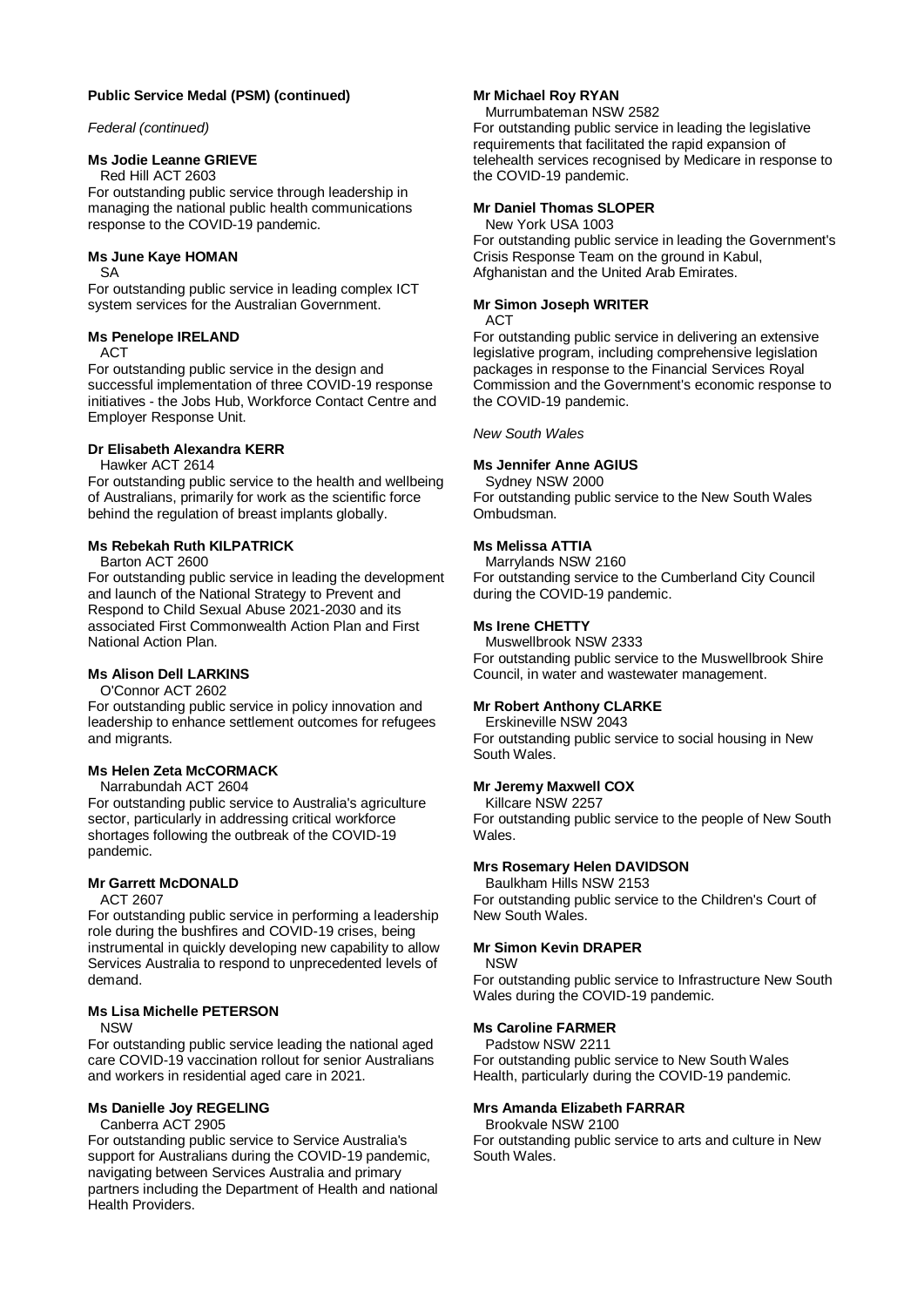### **Public Service Medal (PSM) (continued)**

*New South Wales (continued)*

# **Dr John Kenneth FERGUSON**

Newcastle NSW 2300 For outstanding service to NSW Health, particularly during the COVID-19 pandemic.

### **Ms Cristien HICKEY**

NSW

For outstanding public service to climate change policy in New South Wales.

### **Ms Fiona LEATHAM**

Newcastle NSW 2300 For outstanding public service the City of Newcastle during the COVID-19 pandemic.

### **Mr William James MURPHY**

NSW

For outstanding public service to NSW, particularly during the COVID-19 pandemic.

### **Mr Paul Orlando NUNNARI**

Campbelltown NSW 2560 For outstanding public service to New South Wales, particularly in the field of access and inclusion.

### **Mrs Vicki Anne SIMPSON**

Coffs Harbour NSW 2450

For outstanding public service to the Mid North Coast Local Health District, particularly during the COVID-19 pandemic.

# **Ms Deborah Margaret SUMMERHAYES**

Winmalee NSW 2777 For outstanding public service to education in NSW.

### **Dr Kim Liane SUTHERLAND**

Wamberal NSW 2260 For outstanding public service to NSW Health, particularly during the COVID-19 pandemic.

### **Mr Michael John THOMPSON**

Jerrabomberra NSW 2619 For outstanding public service to Queanbeyan-Palerang Regional Council.

#### *Victoria*

### **Mr Argiri ALISANDRATOS**

Bentleigh VIC 3204 For outstanding public service to the community, particularly to Victoria's most vulnerable.

### **Ms Pitsa BINNION**

VIC

For outstanding public service to education in Victoria.

### **Mr Geoffrey Philip BLOCK**

Yinnar VIC 3869 For outstanding public service to education in Victoria.

### **Ms Claire Jennifer BOARDMAN**

Mount Martha VIC 3934 For outstanding public service to health in Victoria, particularly for the COVID-19 response.

### **Mr John BRADLEY**

VIC 3015

For outstanding public service to strategic policy reform and delivery in Victoria, particularly in the areas of energy and natural resource management.

### **Ms Genevieve Mary DOLAN**

VIC

For outstanding public service in the delivery of communications in Victoria, particularly for the COVID-19 response.

### **Associate Professor Nadia Deborah FRIEDMAN**

Newtown VIC 3220 For outstanding public service to health in Victoria, particularly for the COVID-19 response.

### **Mr Marcus John HORWOOD**

Mildura VIC 3500 For outstanding public service to community health and safety in Victoria.

### **Ms Kate Alexandra HOUGHTON**

Malvern East VIC 3145 For outstanding public service to policy and program delivery in Victoria, particularly in the area of community health.

### **Mr Stanislav Antun KRPAN**

Essendon VIC 3040

For outstanding public service to policy and program delivery, particularly in the areas of environmental and social policy.

# **Mr David Julian STOCKMAN**

Thornbury VIC 3071 For outstanding public service in the delivery of communications in Victoria, particularly for the COVID-19 response.

### **Ms Helen Marie-Therese VAUGHAN**

Newtown VIC 3220 For outstanding public service to policy and program delivery in Victoria, particularly in the area of natural resource management.

### **Dr Alexandra Elizabeth WEST**

VIC

For outstanding public service to Victoria Police, particularly in mental health.

#### *Queensland*

### **Ms Paula Maree DUFFY**

Worongary QLD 4213 For outstanding public service in nursing and the response to the COVID-19 pandemic.

### **Mrs Sally-Ann EDWARDS**

For outstanding public service for the Isisford community.

#### **Ms Dianne Michelle FRANCISCO** QLD

For outstanding public service in environmental and public health services, particularly during the COVID-19 pandemic and flood events.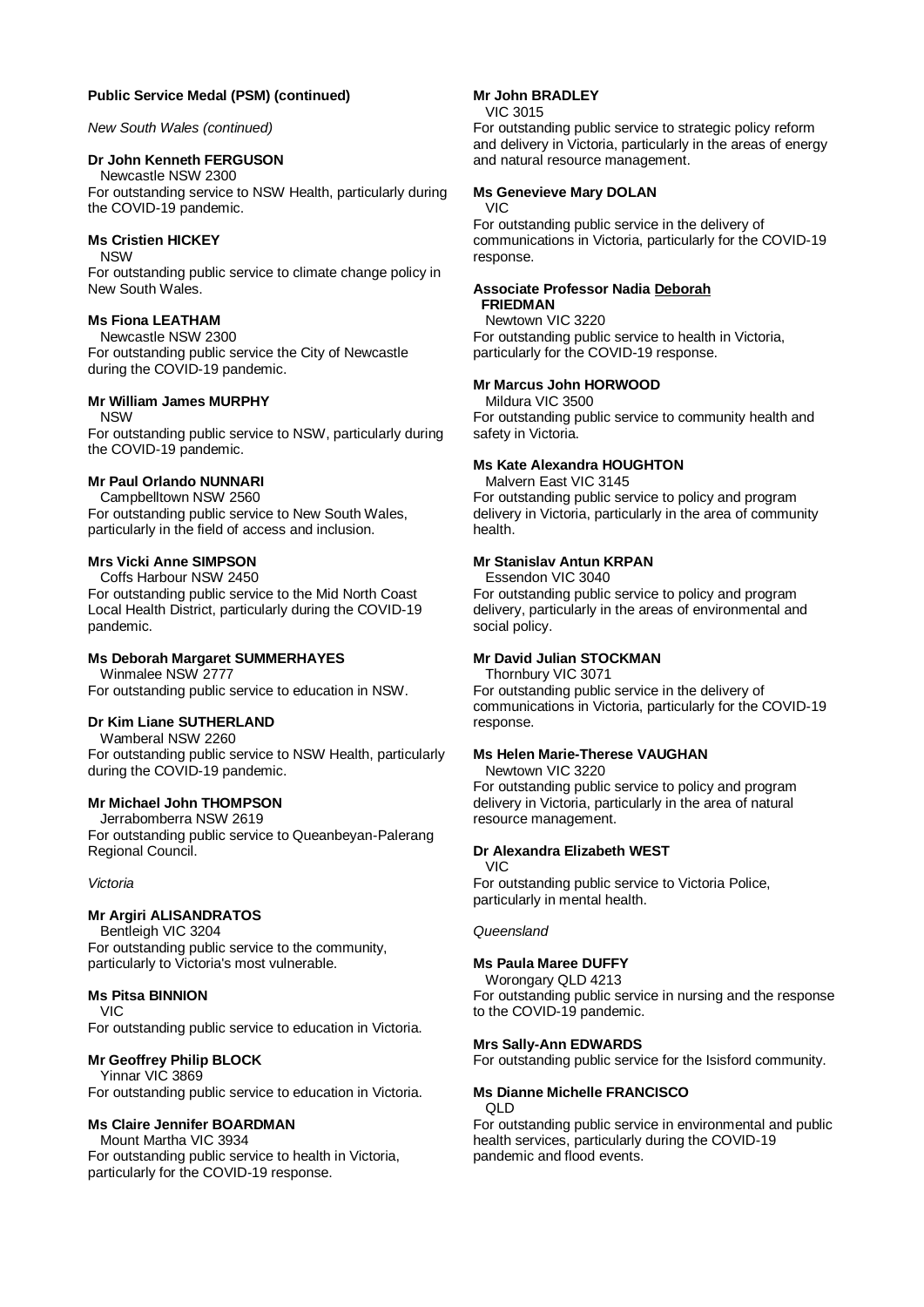### **Public Service Medal (PSM) (continued)**

### *Queensland (continued)*

### **Mr Todd Anthony HARRIS**

Tarragindi QLD 4121 For outstanding public service in Queensland's sporting and major events, particularly through the COVID-19 pandemic.

### **Mr David NEWBY**

QLD

For outstanding public service in whole-of-government financial reporting.

#### **Ms Maree Ann PARKER**

QLD 4552

For outstanding public service in regional development, infrastructure planning and delivery and disaster economic recovery.

# **Professor Ajay RANE OAM**

# Townsville QLD 4810

For outstanding public service in women's health in Queensland.

#### *Western Australia*

### **Ms Angela KELLY**

East Perth WA 6004 For outstanding public service in the Western Australian health system, particularly during the COVID-19 pandemic.

### **Ms Joanne Maree STAMPALIA**

Gnangara WA 6077

For outstanding public service in operational reform and modernisation of the Courts and Tribunals of Western Australia.

# **Mr Raymond William WARNES**

WA

For outstanding public service in leading significant organisational reform of the Western Australian Corruption and Crime Commission.

#### *South Australia*

#### **Dr Thomas James DODD**

Fullarton SA 5063

For outstanding public service and world-class innovation and leadership in pathology services across South Australia.

### **Mr David Glen REYNOLDS**

Grange SA 5022

For outstanding public service on South Australia's economic and financial response, during the COVID-19 pandemic.

# **Ms Fiona WARD**

Exeter SA 5019

For outstanding public service in child protection and community services for children and families in South Australia

# **Ms Janet Gai WILLOUGHBY**

Ethelton SA 5015

For outstanding public service in developing public urban spaces and a community gardening movement for the City of Charles Sturt.

*Tasmania*

### **Ms Jennifer Patsy GALE**

Kingston Beach TAS 7050 For outstanding public service during the COVID-19 pandemic.

## **Commissioner of Police Darren Leigh HINE AO APM**

TAS 7000 For outstanding public service in emergency management during the COVID-19 pandemic.

### **Ms Kathrine Louise MORGAN-WICKS**

South Hobart TAS 7004 For outstanding public service in health leadership and reform during the COVID-19 pandemic.

### **Dr Mark George VEITCH**

Mount Nelson TAS 7007 For outstanding public service during the COVID-19 pandemic.

#### *Australian Capital Territory*

### **Dr Damian Paul WEST**

Weston ACT 2611

For outstanding public service and strategic leadership and development of the Australian Capital Territory Public Service.

#### **AUSTRALIAN POLICE MEDAL (APM)**

#### *Federal*

**Detective Sergeant Scott Andrew MELLIS Assistant Commissioner Nigel Patrick RYAN**

#### *New South Wales*

**Superintendent Karen Rachel COOK Chief Inspector Stephen Leslie FOWLER Assistant Commissioner Brett Reginald GREENTREE Detective Inspector Kirsty Anne HALES Superintendent Donna Anne McCARTHY Assistant Commissioner Brett Anthony McFADDEN Detective Superintendent Michael Andrew McLEAN Detective Sergeant Mark Anthony MEREDITH OAM Superintendent David Paul ROPTELL Detective Chief Inspector Brett John SMITH**

#### *Victoria*

**Detective Inspector Gregory Brian BOWD Superintendent Timothy John DAY Sergeant Glenn Bradley HOLLAND Inspector Andrew MARKAKIS Commander Karen NYHOLM Superintendent Mark Stephen PORTER**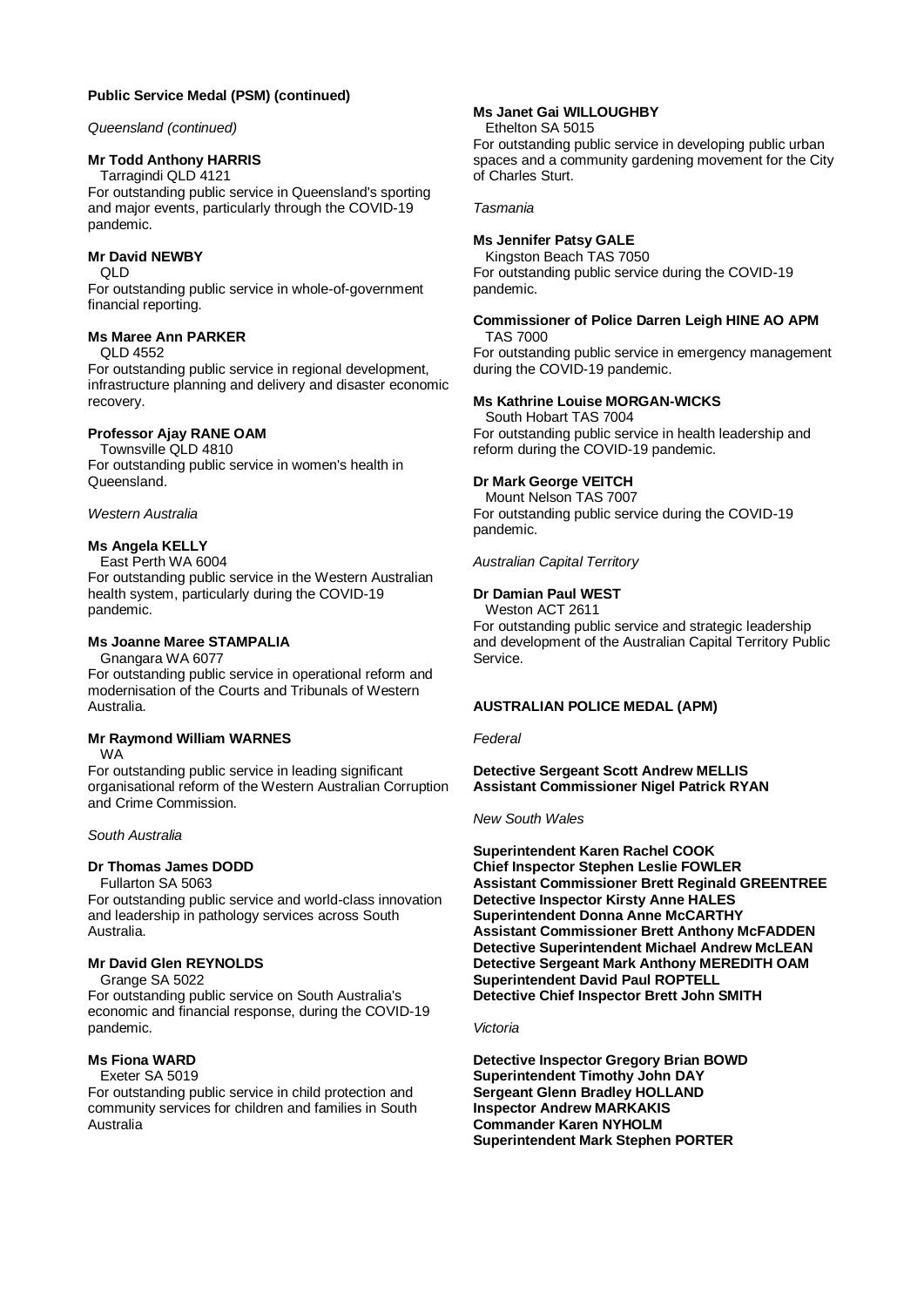#### **Australian Police Medal (APM) (continued)**

*Victoria (continued)*

**Leading Senior Constable Graham Keith SHOOBERT Commander Timothy Austin TULLY Superintendent Peter John WARD**

#### *Queensland*

**Senior Sergeant Gary Robert HUNTER Sergeant Paul Thomas JAMES Sergeant William Thomas JOHNSON Senior Sergeant Richard Craig McINTOSH Detective Senior Sergeant Emma Judy NOVOSEL Detective Inspector Leonie Maree STEYGER**

*Western Australia*

**Senior Constable Kylie Jane BELL Senior Sergeant Glenn Charles DOWDING Detective Inspector Quentin FLATMAN Superintendent Noel Patrick GARTLAN Sergeant Kylie Marie VELIOS Commander Scott Matthew WARNER**

*South Australia*

**Constable Deborah Louise GIBSON Superintendent Paul William ROBERTS Senior Sergeant First Class Grant Francis WATTERSON**

*Tasmania*

**Commander Robert Colin Godfrey BLACKWOOD Inspector James David SEMMENS**

*Northern Territory*

**Detective Sergeant Annette Mary COOPER**

**AUSTRALIAN FIRE SERVICE MEDAL (AFSM)**

*New South Wales*

**Mr Louis Anthony CASSAR** Medowie NSW 2318

**Mr Brendan James COX** Balgownie NSW 2519

**Mr Scott Andrew CROSWELLER** Duffys Forest NSW 2084

**Ms Krystaal Meta HINDS** Gunning NSW 2581

**Dr Kamarah POOLEY** Colo Vale NSW 2575

**Mr John Patrick REED** Bombala NSW 2632

**Mr John Corneille SMITH** Coleambally NSW 2707

**Mr William Allan SPEK** Kearns NSW 2558

**Mr Gregory Wayne TOPPLE** Coffs Harbour NSW 2450

#### **Mr Brett Stanley TURNER**

**Mr Frederick Allan TURNER** Singleton NSW 2330

**Mr Barry WHALAN** Dubbo NSW 2830

*Victoria*

**Mr Roger Stewart CHITTY** Sunbury VIC 3429

**Mr John Laurence COWAN** Mernda VIC 3754

**Mr Richard Andrew CROMB** Olinda VIC 3788

**Mr Alistair Murray DRAYTON** Wallington VIC 3222

**Mr James William DULLARD** Coburg VIC 3058

**Mrs Debra Michelle LUKE** Docklands VIC 3008

**Mr Philip John TAYLOR** Ascot Vale VIC 3032

*Queensland*

**Mr Mark DOBLE** Tamborine Mountain QLD 4272

**Commissioner Gregory James LEACH** McDowall QLD 4053

*Western Australia*

**Mr Jonathan McLean BROOMHALL** Swanbourne WA 6010

**Mr Harold James MOIR** Sinclair WA 6450

**Mr Alan Gordon PUGH** Kalamunda WA 6076

**Mr Michael TERACI** Aveley WA 6069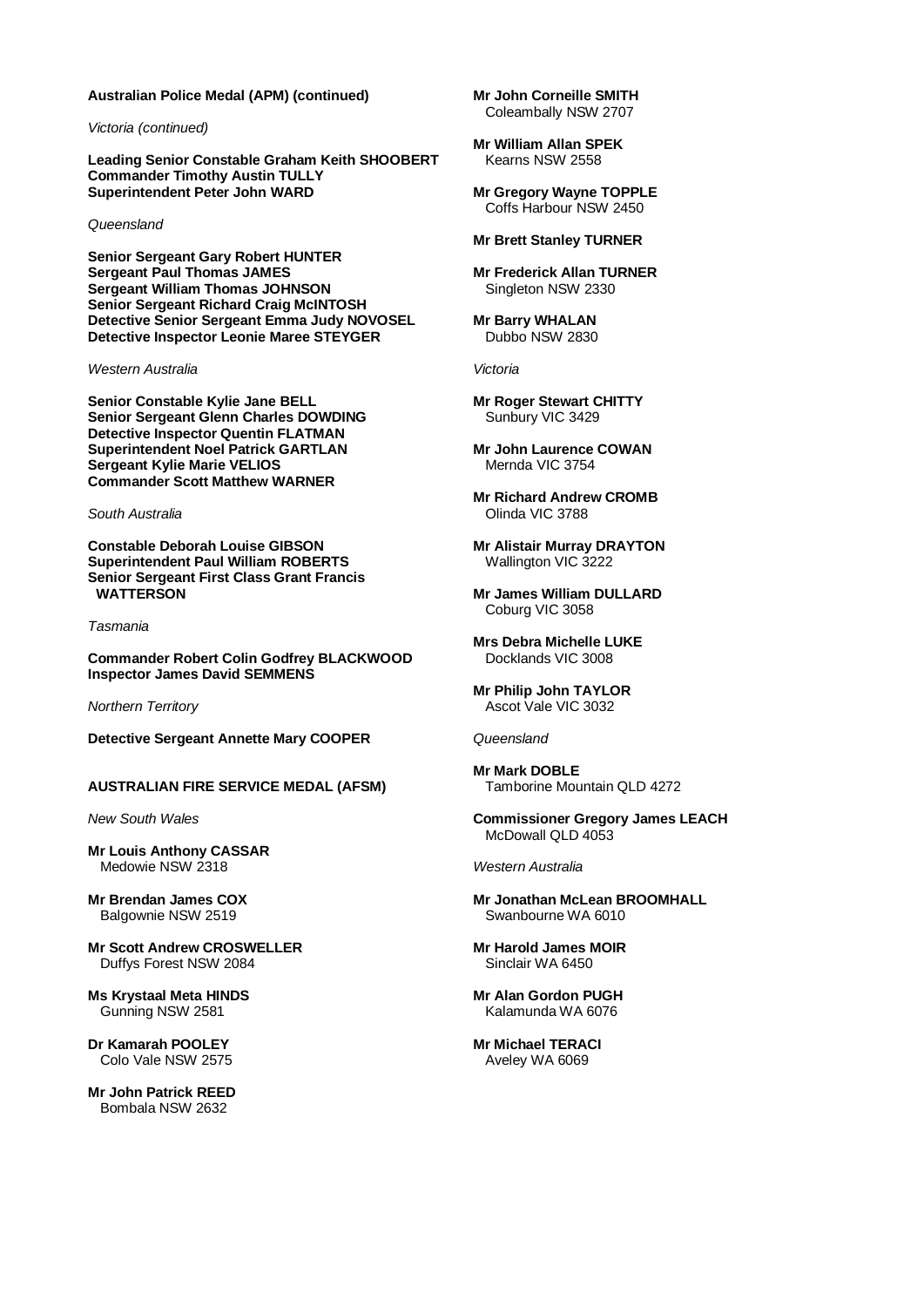#### **Australian Fire Service Medal (AFSM) (continued)**

*South Australia*

**Mr Brendan Patrick McEVOY** Upper Sturt SA 5156

**Mr Nathan James WATTS** Mount Barker SA 5251

*Australian Capital Territory*

**Mr Peter Ronald COBLE** Monash ACT 2904

**Mr Matthew Charles DUTKIEWICZ** Weston ACT 2611

**Mr Gregory Stephen POTTS** Holder ACT 2611

### **AMBULANCE SERVICE MEDAL (ASM)**

*New South Wales*

**Mr Wayne Robert CANNON**

**Mr Mark Roy GIBBS** Yass NSW 2582

*Queensland*

**Mr Grant Richard GAMBLE** QLD

*Western Australia*

**Mrs Wendy Lee-Ann PRICE** WA

**Mr Ian James TELFER** Donnybrook WA 6239

**Mr Craig Ronald TELFORD** Kelmscott WA 6111

*South Australia*

**Mrs Julie Margaret APPAY** SA

**Mr John Lyndon NOBLE** Ascot Park SA 5043

**Mr Shaun Andrew WHALES** Wynn Vale SA 5127

**Mrs Catherine Anne WRIGHT** Newton SA 5074

*Tasmania*

**Mr Glenn John ASLIN** Invermay TAS 7248

*Australian Capital Territory*

**Mr Peter Andrew LE LIEVRE** Kippax ACT 2615

*Northern Territory*

**Miss Taleaha Jane DAWSON** Berry Springs NT 0837

#### **Mr Craig GARRAWAY**

**Mr Andrew David THOMAS** NT

#### **EMERGENCY SERVICES MEDAL (ESM)**

*New South Wales*

**Mr Gregory John DAVIES** Port Macquarie NSW 2444

**Assistant Commissioner Nicole Joy HOGAN** Blackbutt NSW 2529

**Assistant Commissioner Sean Michael KEARNS** Gladesville NSW 2111

**Mr Paul Colin McQUEEN** Haberfield NSW 2045

**Ms Caron Lynette PARFITT** Bermagui NSW 2546

**Mr James Ernest WRIGHT** Swansea NSW 2281

*Victoria*

**Mr Neil Raymond COOPER** Tyabb VIC 3913

**Dr Natalie Anne HOOD** Camberwell VIC 3124

**Ms Josephine Ann HUNTER** Marysville VIC 3779

**Mr John TAKAC** Little River VIC 3211

**Ms Kylie Michelle TROTT** Ashburton VIC 3147

*Queensland*

**Mr Elliott DUNN** Parkside Mount Isa QLD 4825

*Western Australia*

**Mr Christopher Craig BRIEN** Esperance WA 6450